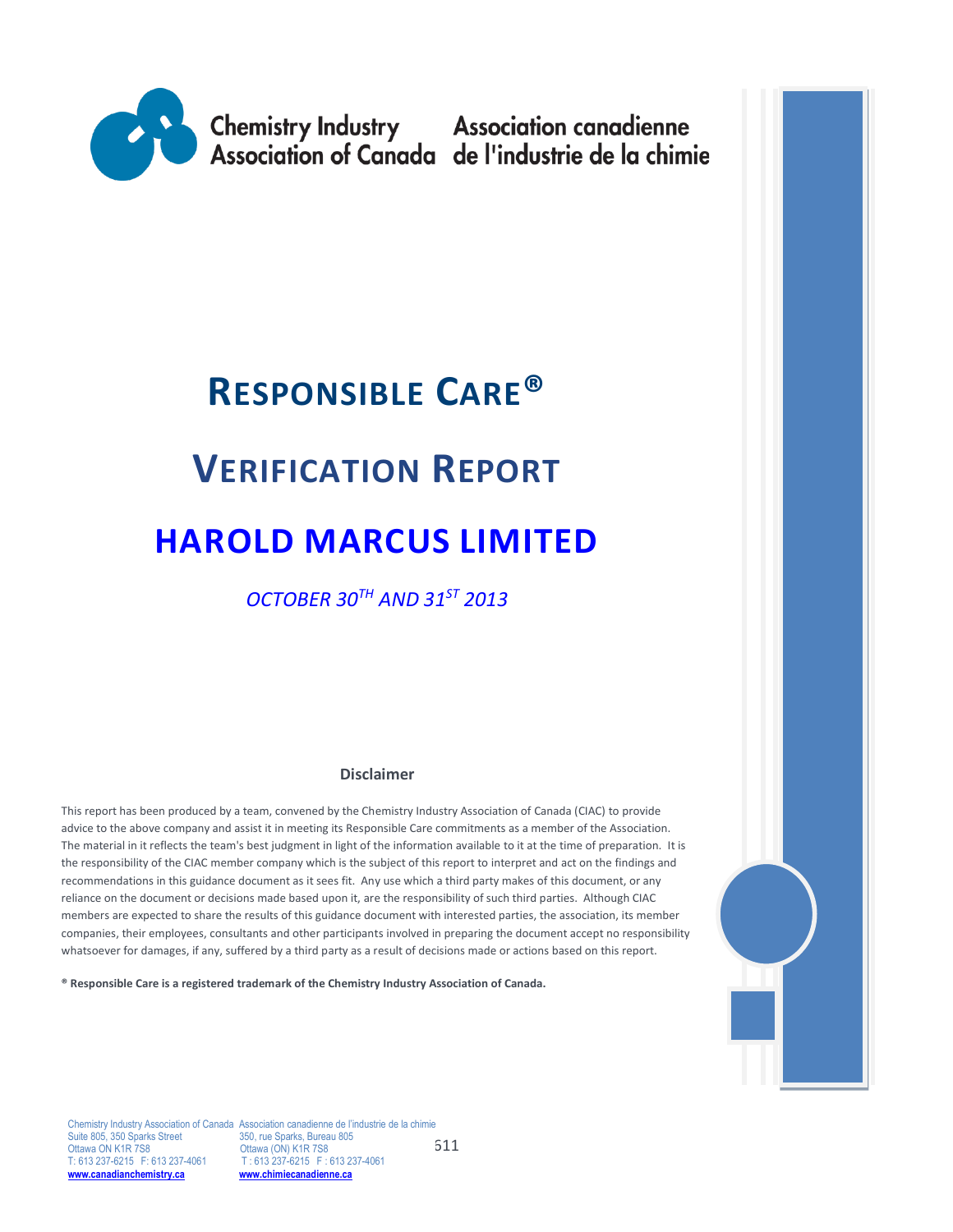# EXECUTIVE SUMMARY

This report documents the observations and conclusions of the independent verification team tasked with conducting a Responsible Care Verification of Harold Marcus Limited. (HML) The verification was undertaken on October 30<sup>th</sup> and 31<sup>st</sup> 2013 and included team visits to the Bothwell Corporate offices, terminal and maintenance facility plus a video tour of the Sarnia terminal. This was the first Responsible Care verification completed for Harold Marcus Limited.

While considering all aspects of the Responsible Care Commitments during this verification the team placed an emphasis on conducting an in-depth examination of company aspects related to Responsible Care® for Transportation Partners Protocol and is of the opinion that the Responsible Care Ethic and Principles for Sustainability are guiding company decisions and actions, and that a self-healing management system is in place to drive continual improvement. The team believes that the company is capable of responding to the range of Findings Requiring Action identified during the verification - summarized below and discussed in detail in the report. The verification is complete and no further involvement is required by the verification team.

Waliou

Cameron D. Dillabough Verification Team Leader

Signed: \_\_\_\_\_\_\_\_\_\_\_\_\_\_\_\_\_\_\_\_\_\_\_\_ Date: November 13, 2013

For more information on this or a previous Responsible Care Verification Report, please contact your local company site or the company's overall Responsible Care coordinator:

Kyle Campbell Manager of Safety and Compliance Telephone: 1-800-265-9426 Email: kyle@haroldmarcus.com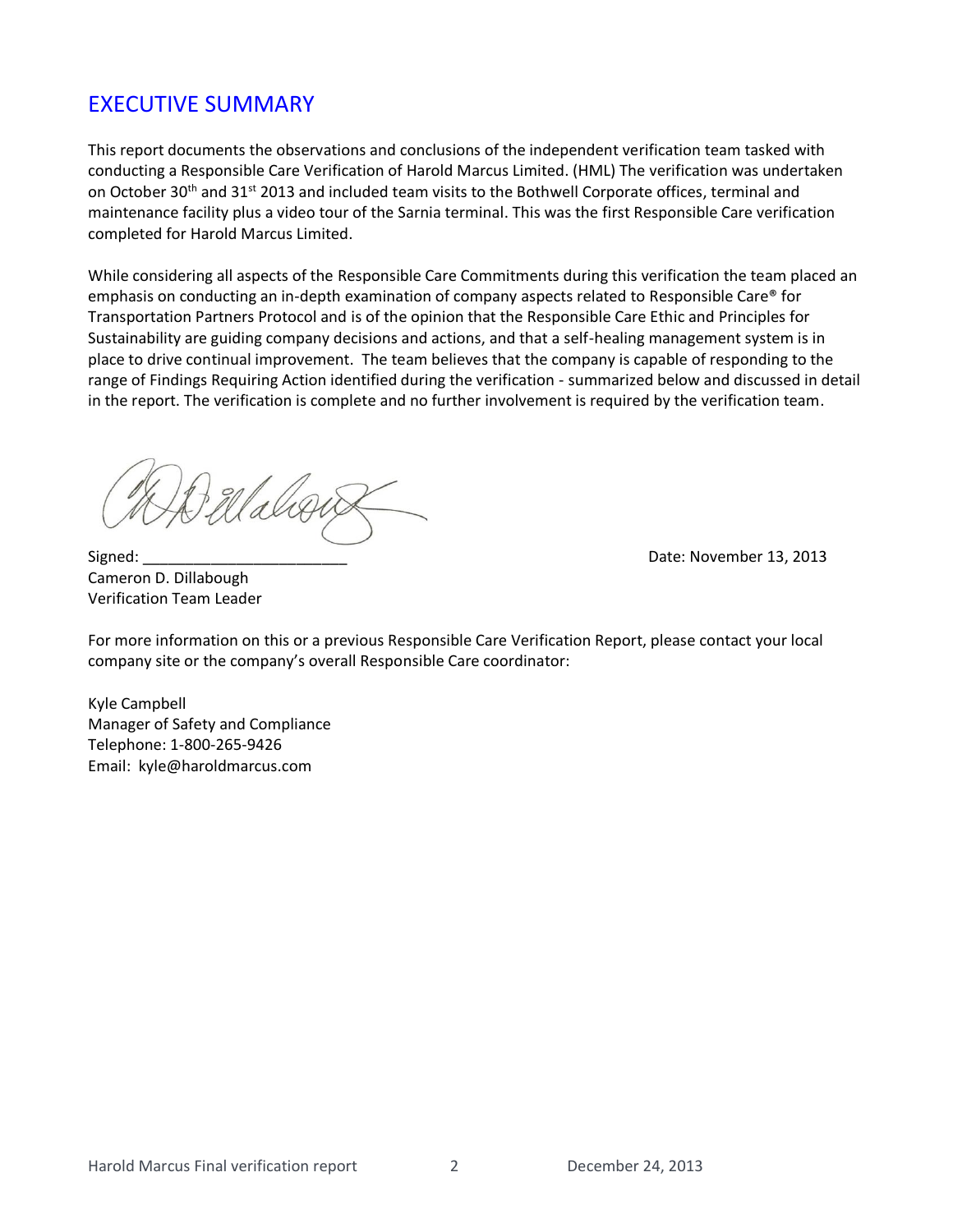# SUMMARY OF VERIFICATION TEAM OBSERVATIONS

## Findings Requiring Action

- 1. There is a finding requiring action to complete the gap analysis of the existing management system against each element of the Transportation Partner protocol with the objective of:
	- i) Determining how each element applies to the company management functions.
	- ii) Developing a time line to address the identified gaps with the protocol.
	- iii) Document the changes in the management system required to address these gaps in order to support the protocol.
	- i) Implement an audit or assessment process to periodically review the management
	- ii) system to identify required changes and updates and to support the annual CIAC attestation process.

## Works in Progress

- 1. There is a work in progress to implement a management system (customer & vendor profiles) to assess and track the performance of contractors, vendors and customers.(OP#11)
- 2. There is a work in progress to implement a corporate dislocation policy. (TC#2.4)
- 3. There is a work in progress to develop and circulate to company site neighbours, at each company location, an informational brochure on the company and any potential hazards posed by company operations. This task must be completed to comply with TransCAER code element 1.3 requiring the need to provide risk information to the community.

## Improvement Opportunities

- 1. There is an improvement opportunity to develop buffer zone policy that addresses the need to monitor potential encroachment on the fence buffer zones at each company location that could compromise the company's ability to conduct business and greatly hinder future expansion. (OP#9)
- 2. There is an improvement opportunity to build on the management of change process developed to fill the future vacancy in the Safety and Compliance Manager Position to encompass all significant changes. In particular the management system should ensure that changes to equipment, control systems and procedures do not downgrade their integrity (OP#10).
- 3. There is an improvement opportunity to enhance the informal system now in place to track and monitor contractor performance by documenting the process so it may be utilized to prevent future use of contractors with previous poor performance issues (OP#13).
- 4. There is an improvement opportunity to develop a formal policy for the selection and assessing second party service providers such as customers, suppliers and contractors (OP11).
- 5. There is an improvement opportunity to include waste minimization and energy Conservation objectives are included in the Environmental Health and Safety policy (Env.#2).
- 6. There is an improvement opportunity to utilize the results of fuel savings initiatives to generate data to estimate and track emissions and energy savings (Env. #5).
- 7. There is an improvement opportunity to improve the document control management system to include a required periodic review and or revision of policies and standard operating procedures.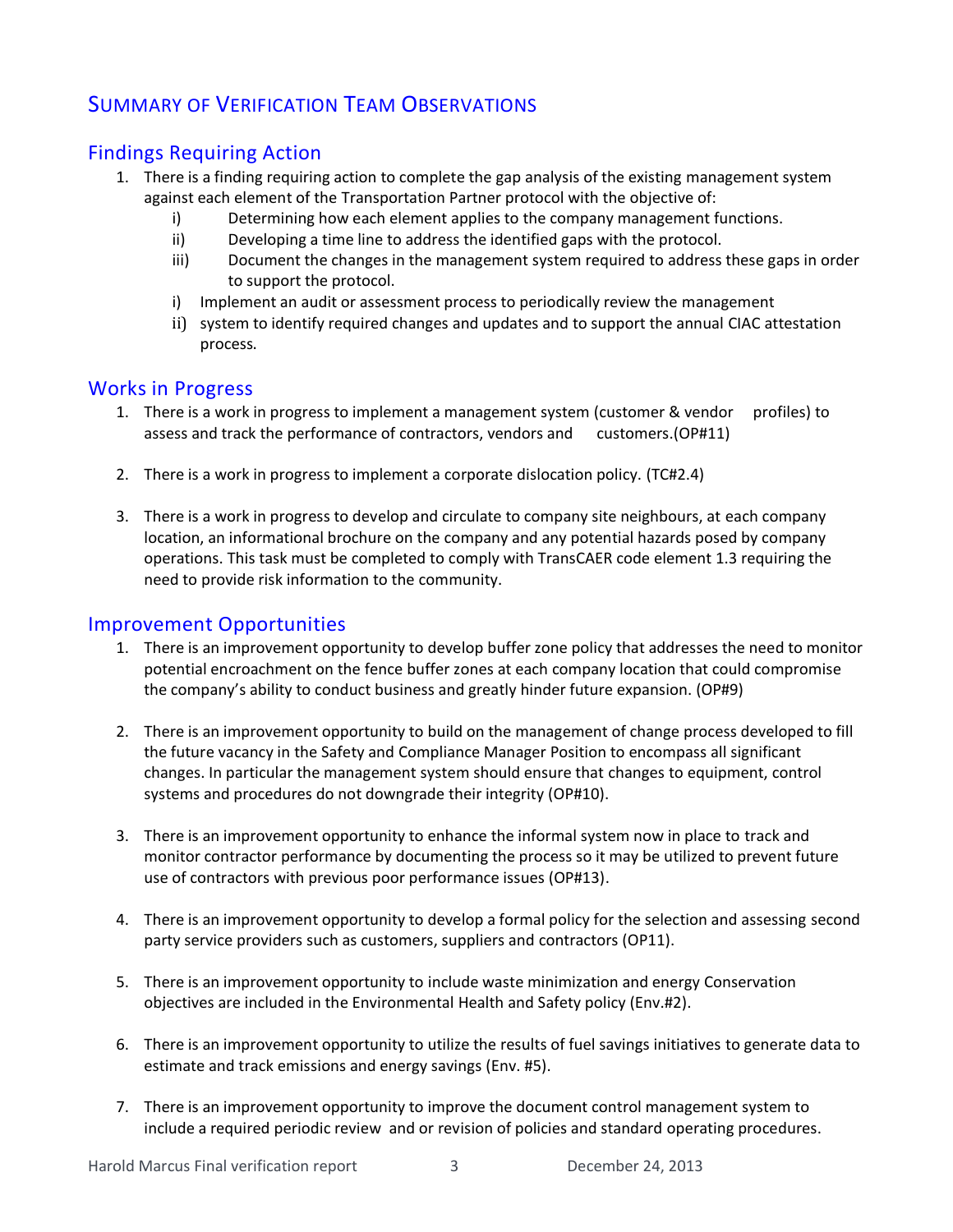- 8. There is an improvement opportunity to develop a Public Relations Policy that is both proactive and reactive and that defines specific roles and responsibilities for company managers.
- 9. There is an improvement opportunity, as part of the company's commitment to Responsible Care<sup>®</sup>, to approach the Fleet Solutions Group concerning the development of appropriate environmental improvement objectives for group members.

## Successful Practices

- 1. The driver hand book is very comprehensive and includes a picture identification to Facilitate security requirements on the road and at customer facilities.
- 2. The company has adopted the Shell Oil driver journey management planning process that includes actual Google Earth pictures of new routes and potential route hazards.
- 3. The company has written driver instructions that promote parking the vehicle when inclement weather presents the driver with potentially hazardous driving scenarios.
- 4. The drivers are equipped with a "field level" risk assessment form to aid in assessing and reporting potential hazardous situations.
- 5. The use of the WISER software system for the immediate analysis of worst case scenario criteria either at a fixed facility or a transportation incident.
- 6. The company employs a unique employee progressive discipline process where the employee participates in the choice of a corrective action to promote employee acceptance of effective corrective actions.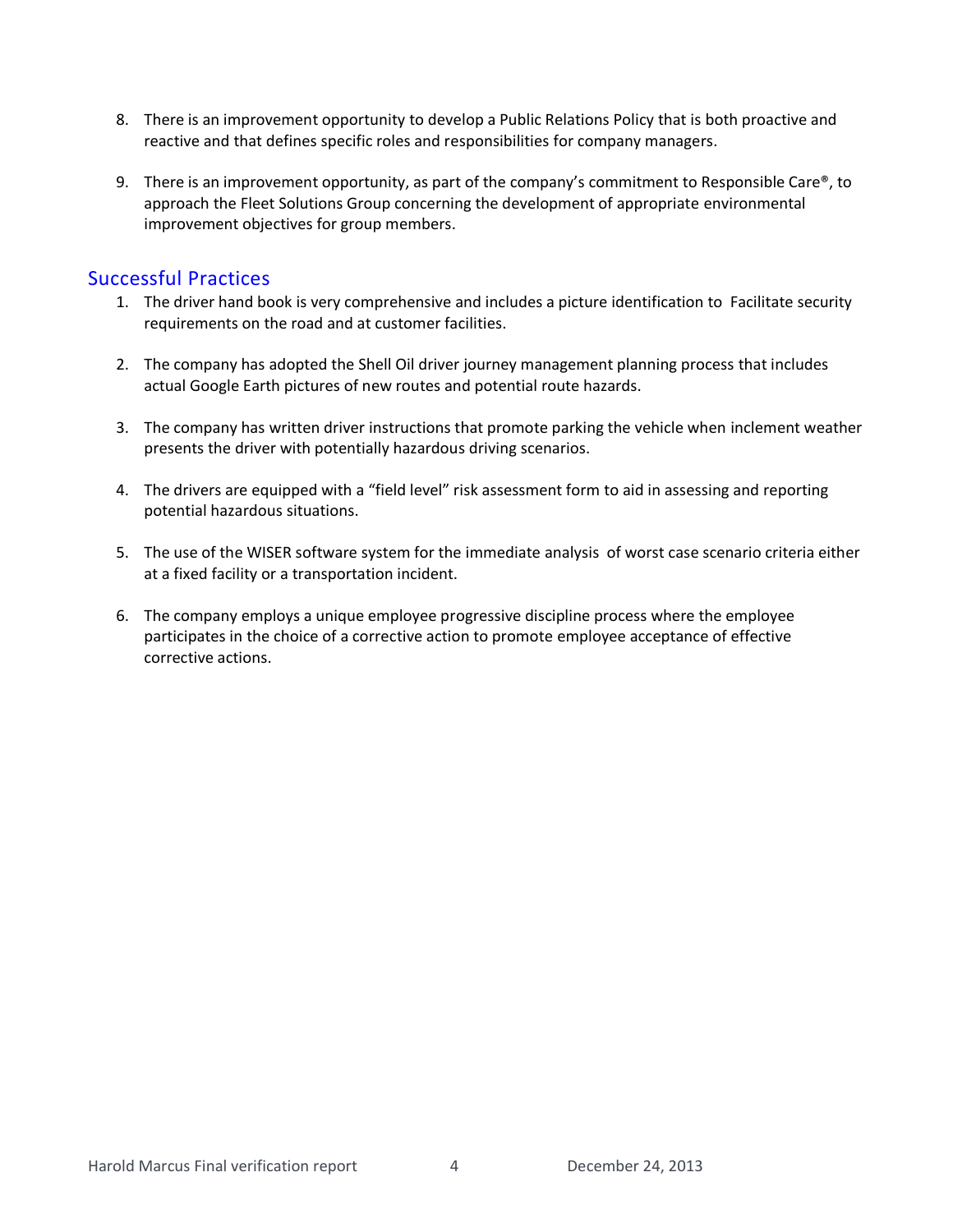# 1. INTRODUCTION

## 1.1 About Responsible Care Verification

As a member of the Chemistry Industry Association of Canada (CIAC), the most senior executive responsible for Harold Marcus Limited operations in Canada attests annually to CIAC and its peers that the company's operations conform to the expectations contained in the Responsible Care Commitments and are guided by *Responsible Care Ethic and Principles for Sustainability*.

### *The Responsible Care® Ethic and Principles for Sustainability*

*We are committed to do the right thing, and be seen to do the right thing.*

*We dedicate ourselves, our technology and our business practices to sustainability - the betterment of society, the environment and the economy. The principles of Responsible Care® are key to our business success, and compel us to*:

- work for the improvement of people's lives and the environment, while striving to do no harm;
- be accountable and responsive to the public, especially our local communities, who have the right to understand the risks and benefits of what we do;
- take preventative action to protect health and the environment;
- innovate for safer products and processes that conserve resources and provide enhanced value;
- engage with our business partners to ensure the stewardship and security of our products, services and raw materials throughout their life-cycles;
- understand and meet expectations for social responsibility;
- work with all stakeholders for public policy and standards that enhance sustainability, act to advance legal requirements and meet or exceed their letter and spirit;
- promote awareness of Responsible Care, and inspire others to commit to these principles.

As an element of this commitment to Responsible Care, Harold Marcus Limited must, every three years, participate in an external verification intended to:

- 1. Provide the Executive Contact with an external perspective when assessing if the company is indeed meeting the intent of the Responsible Care Commitments, along with advice on areas that may require attention;
- 2. Identify opportunities for assisting the company when benchmarking its own practices and performance against those of its peers, thus supporting continual improvement;
- 3. Contribute to the credibility of Responsible Care amongst company personnel and stakeholders, as well as the stakeholders of the broader industry;
- 4. Identify successful company practices that can be promoted to peers in the CIAC membership; and
- 5. Support the identification of areas of common weakness so that collective tools and guidance can be developed to improve performance in those areas across the CIAC membership.

Verification is conducted according to a common protocol, developed by the association's members and others, including several critics of the chemical industry. The verification is conducted by a team consisting of:

• Knowledgeable industry experts with experience in Responsible Care;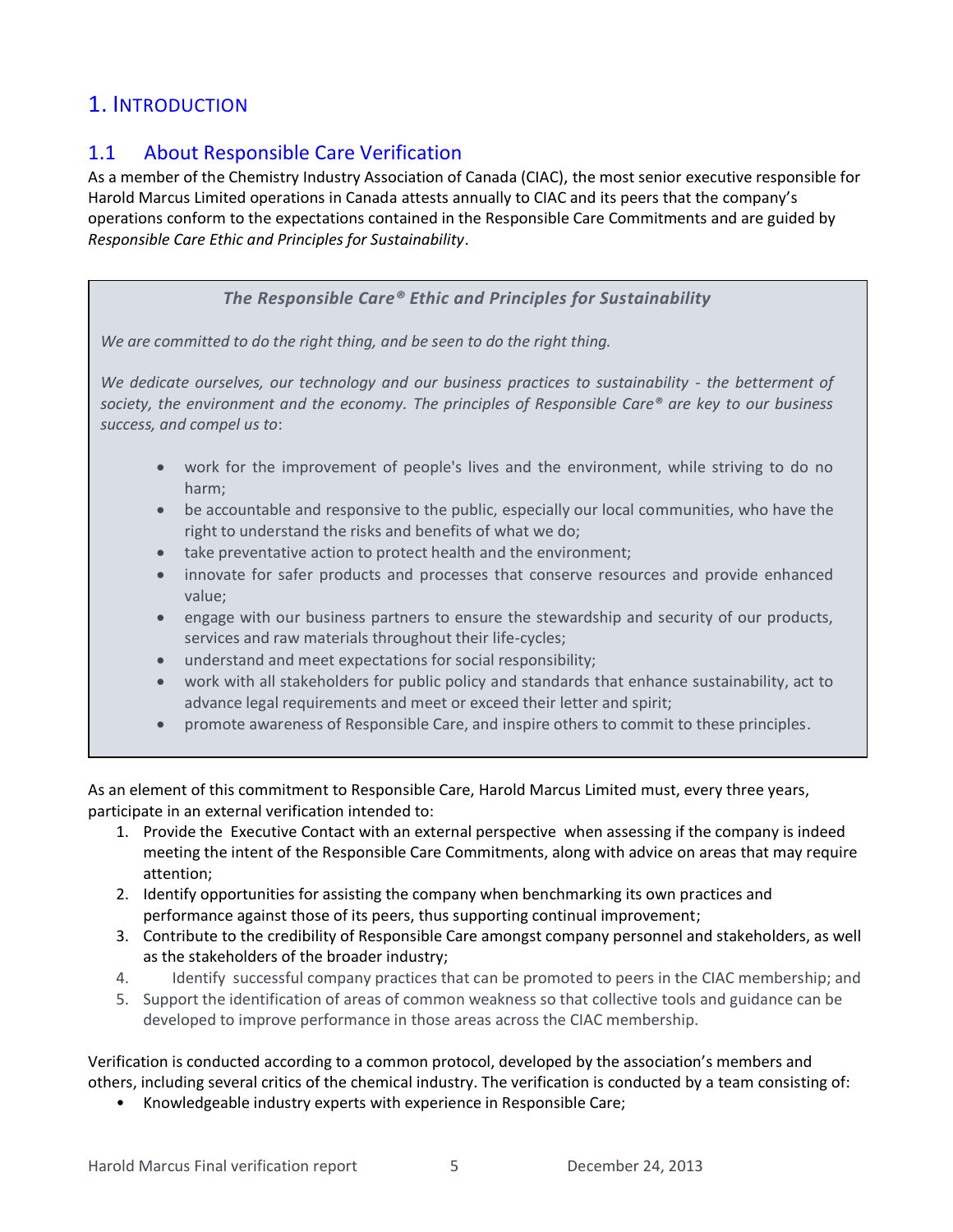- A representative of the public at large (usually with a public interest background and with experience in Responsible Care gained from serving on the CIAC's National Advisory Panel) and
- One or more representatives of the local communities where the company's facilities are located.

Once completed, the Verification Report is made publicly available through the CIAC website [\(www.canadianchemistry.ca\)](http://www.canadianchemistry.ca/). Harold Marcus Limited is also is expected to share the report with interested persons in its communities and other stakeholders as part of its ongoing dialogue processes.

Additional information on Responsible Care and / or the verification process can be found at the CIAC website [www.canadianchemistry.ca,](http://www.canadianchemistry.ca/) or by contacting CIAC Responsible Care Manager at [glaurin@canadianchemistry.ca](mailto:glaurin@canadianchemistry.ca) or (613) 227-6215 extension 233.

## 1.2 About Harold Marcus Limited

Harold Marcus Limited is a family owned business headquartered in Bothwell Ontario. The business was started in 1946 by the company's namesake as a tank truck operation focusing on the crude oil business resulting from the discovery of oil in nearby Oil Springs Ontario. At present the company business focus is providing bulk tank services to a varied customer base including C.I.A.C. member companies. At Bothwell facility the company maintains a skilled maintenance workforce enabling it to complete certified inspections and repairs to both bulk tank wagons and power drive units. The company employs 115 people at terminals in Bothwell ON., Sarnia On., Brantford On., St Jerome PQ., Quebec City PQ. and Battle Creek MA. USA. The company also operates a transportation emergency response company from the Bothwell facility.

## 1.3 About This Verification

The verification of Harold Marcus Limited was conducted on October 30<sup>th</sup> and 31<sup>st</sup> 2013 and included team visits to Bothwell Corporate offices, terminal and maintenance facility plus a video tour of the Sarnia terminal. During the course of the verification, the team had the opportunity to interact with a wide range of company personnel, as well as stakeholders external to the company. Attachment 2 contains a list of those individuals interviewed and their affiliations.

This is the first verification exercise completed for Harold Marcus Limited. The verification team was comprised of the following individuals:

| Name             | Affiliation      | Representing                    |
|------------------|------------------|---------------------------------|
| Cam Dillabough   | C.I.A.C.         | Team Leader                     |
| David Powell     | C.I.A.C.         | Public-At-Large Verifier        |
| Debbie Krukowski | Sarnia community | <b>Community Representative</b> |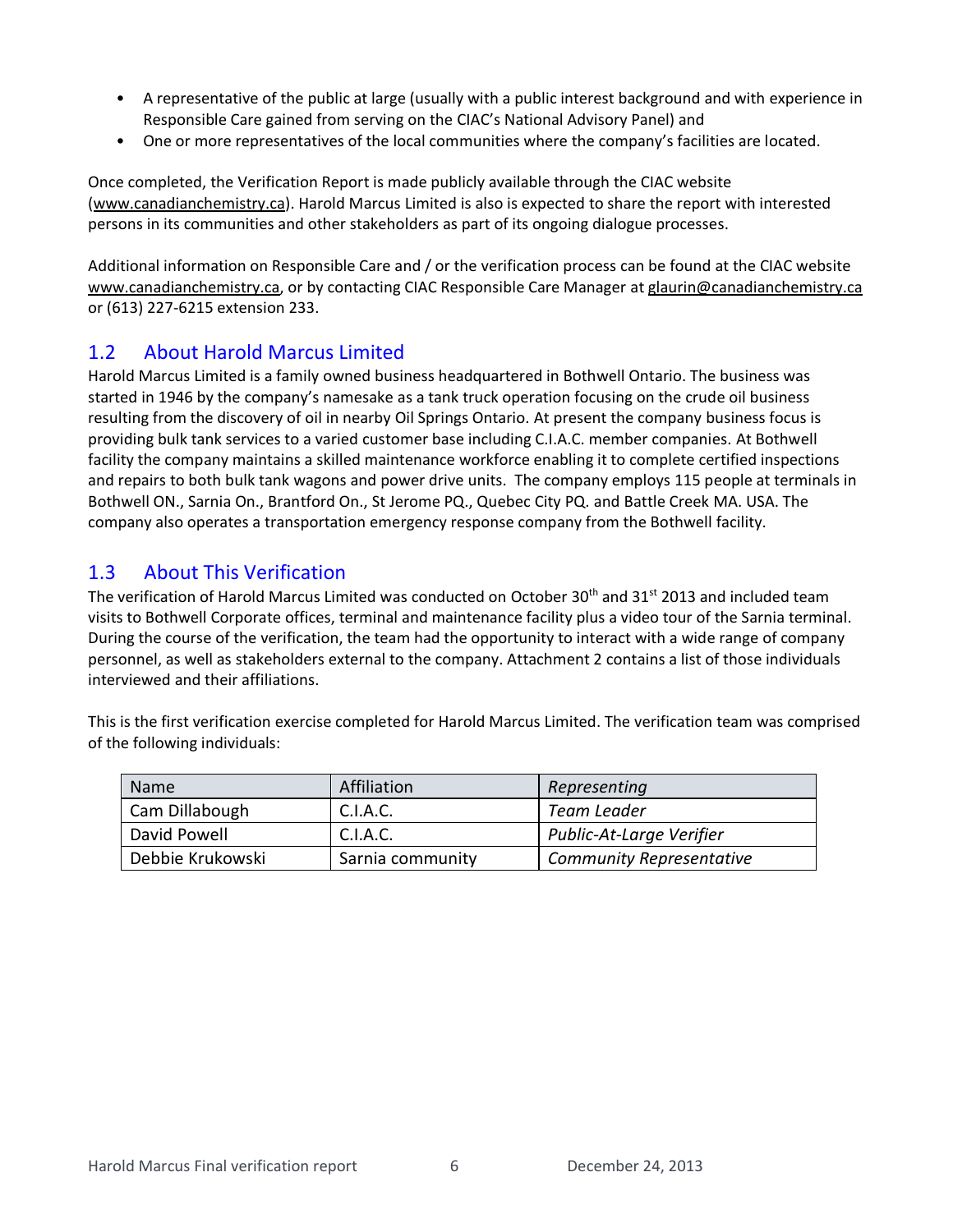## 2. TEAM OBSERVATIONS CONCERNING COMMITMENTS RELATED TO THE RESPONSIBLE CARE MODEL FOR TRANSPORTATION PARTNERS

During the verification of Harold Marcus Limited, the verification team looked for evidence that the company was addressing the expectations documented in the Responsible Care Commitments for Transportation Partners protocol.

In communicating its observations, the verification team will make repeated reference to the following categories of observations:

- 1. Findings Requiring Action; document instances where the verification team observes specific company actions (or the absence of company actions) which are inconsistent with the detailed codes and benchmark and collective expectations contained in the Responsible Care Commitments. Where possible, the team will communicate, based on their experience and judgment, why it is inconsistent and how the observation relates back to a possible gap in the expected management system and / or the ethic and principles underpinning company actions. The team may also provide advice on how the situation might be responded to.
- 2. Works in Progress; document instances where the team has observed the company self-initiating actions in response to identified gaps and deficiency arising from other internal or external audit and review activities, or where the company has self-initiated important improvement opportunities.
- 3. Successful Practices; document instances where the team believes the company has taken actions that strongly support sustained excellence in performance, and which should be communicated throughout the CIAC membership.
- 4. Improvement opportunities; identify instances where the team has observed company actions and decision making as being largely consistent with the expectations detailed in the Responsible Care Commitments, but for which the team is of the opinion that the company could support further improvement by considering alternate or additional benchmarks when undertaking its planning and decision making.

The verification team's observations of how the company has addressed the Responsible Care Commitments are as follows:

## 2.1 Team Observations Concerning Health and Safety

## **2.1.1 Occupational Safety**

There are appropriate management systems in place to comply with the requirements of this code. The injury rates for HML have steadily declined over the last six years as have the trucking industry as a whole. HML has implemented several innovative processes such as the 100 day injury free recognition by providing a free breakfast prepared by HML managers, field level risk assessments completed by drivers during pick up and delivery, a journey management system that provides real time pictures of potential route hazards and providing a third party facilitator for Joint Health and Safety Committee (JHSC) meetings. As further evidence of the company's concern for the employee's workplace welfare there is a requirement that spouses attend all potential new hire interviews to ensure "family support and buy-in" of the drivers life style.

Appropriate risk information systems including MSDS for shop chemicals and WHMIS training for all employees are in place. Drivers receive medical surveillance as part of the Provincial Commercial Vehicle licensing process. Daily interface with management, monthly JHSC meetings and annual employee meetings are utilized for appropriate information exchanges.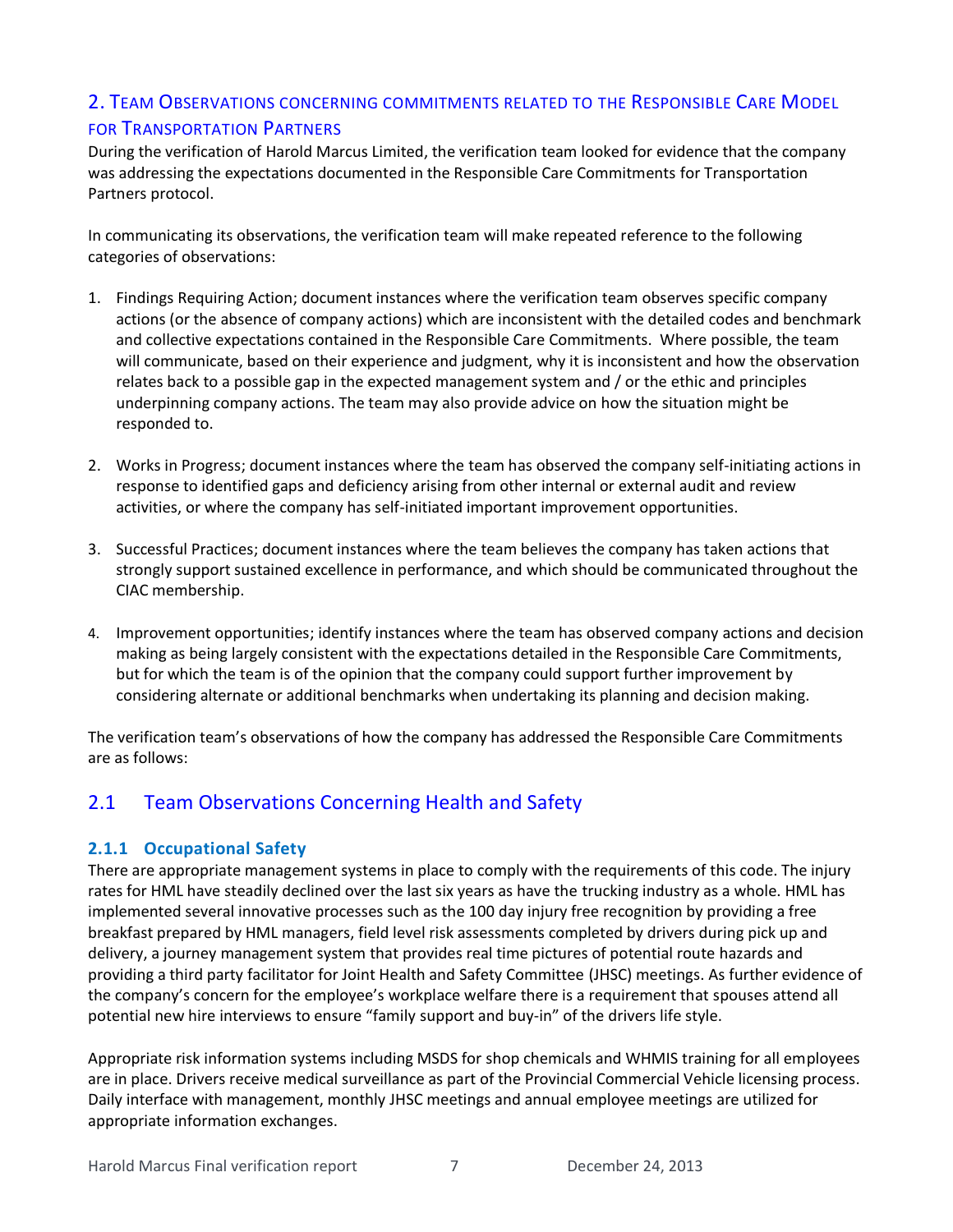#### *Successful Practices*

- 1. The driver hand book is very comprehensive and includes a picture identification to facilitate security clearance requirements on the road and at customer facilities.
- 2. The drivers are equipped with a "field level" risk assessment form to aid in assessing and reporting potential hazardous situations.
- 3. The company employs a unique employee progressive discipline process where the employee participates in the choice of a corrective action to promote employee acceptance of effective corrective actions.

### **2.1.2 Operations Safety**

Appropriate management systems are in place to comply with the requirements of this code. HML is a very progressive transportation company that employs many leading edge systems to manage their bulk transport fleet. Integrated transportation software management systems allow for computer tracking of vehicle location, real time driver communications and monitoring of preset vehicle and driver performance parameters. These systems also allow the company to assess the most appropriate route based on the risk level of the materials involved.

The business model for HML is somewhat focused and some elements of the Operations Code pertaining to third parties is not applicable to operations at this time. The team has listed several improvement opportunities to document management practices in place that address Operation Code requirements.

#### *Works in Progress*

1. There is a work in progress to implement a management system (customer & vendor profiles) to assess and track the performance of contractors, vendors and customers (OP#11).

#### *Successful Practices*

- 2. The company has adopted the Shell Oil driver journey management planning process that includes actual Google Earth pictures of new routes and potential route hazards.
- 3. The company has written driver instructions that promote parking the vehicle when inclement weather presents the driver with potentially hazardous driving scenarios.

#### *Improvement opportunities*

- 1. There is an improvement opportunity to develop buffer zone policy that addresses the need to monitor potential encroachment on the fence buffer zones at each company location that could compromise the company's ability to conduct business and greatly hinder future expansion (OP#9).
- 2. There is an improvement opportunity to build on the management of change process developed to fill the future vacancy in the Safety and Compliance Manager position to encompass all significant changes in personnel, equipment and any process that could affect the safe operation of Company. (OP#10)
- 3. There is an improvement opportunity to enhance the informal system now in place to track and monitor contractor performance by documenting the process so it may be utilized to prevent future use of contractors with previous poor performance issues (OP#13).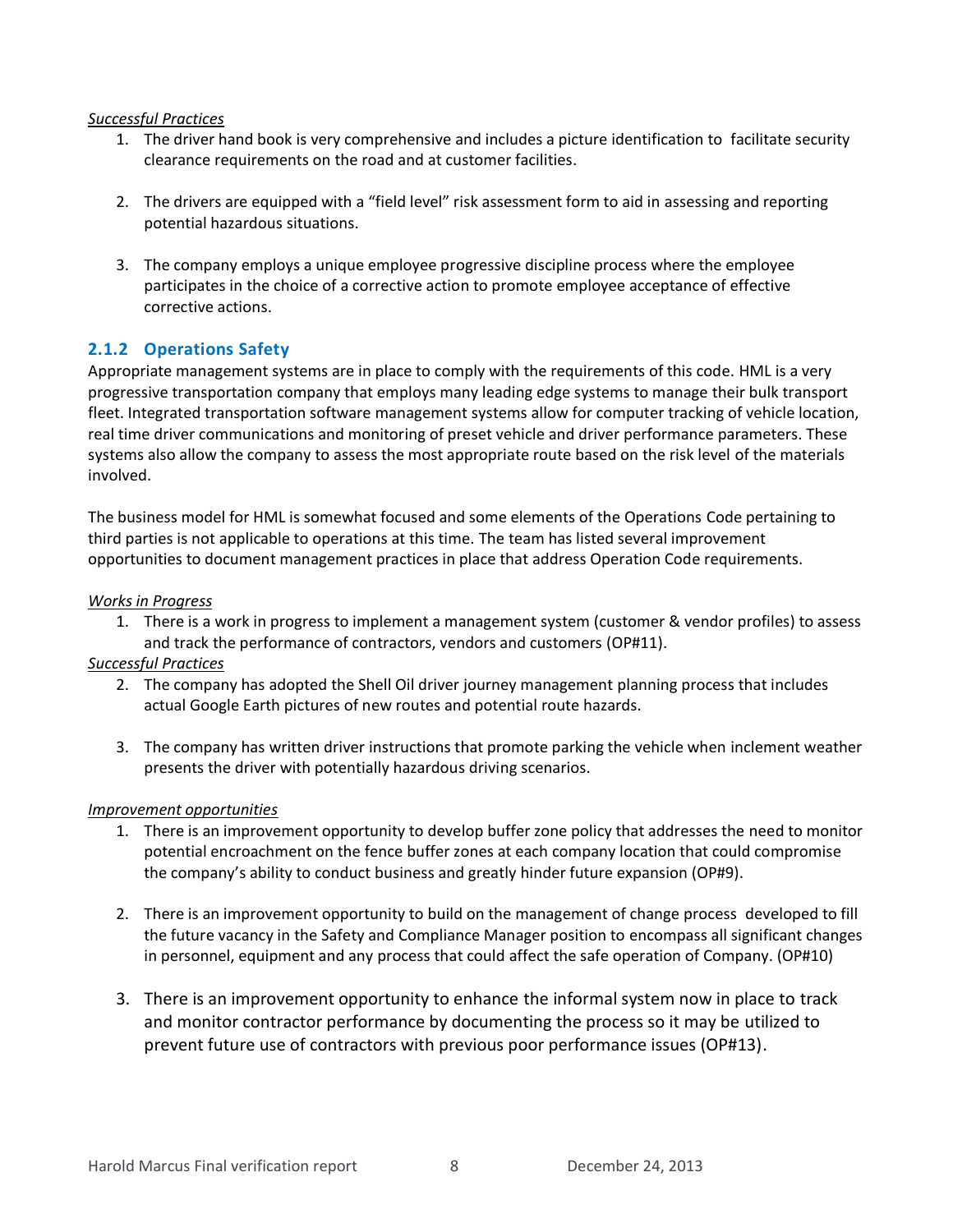### **2.1.3 Supply Partner Assessments**

As noted previously HML has a somewhat limited scope of operations. At present third party business relations consist of contractors and suppliers (vendors) of equipment and supplies to support the daily operation of the company. The team has noted an improvement opportunity to document the management system now utilized to select and monitor second party service providers.

#### *Improvement opportunities*

1. There is an improvement opportunity to develop a formal policy for the selection and assessing second party service providers such as customers, suppliers and contractors (OP11).

## 2.2 Team Observations Concerning Environment

The company has an ethic of environmental management that is driven by practicality, Ministry of the Environment Regulations, cost reduction initiatives and exposure to the spill response and recovery requirements of the transportation emergency response division of the company. As a result the company has several results-based initiatives in recycling, reuse of materials, fuel economy for vehicles and maintenance practices that prolong the life of vehicle components.

The team has listed as an improvement opportunity the need to develop documented environmental objectives as part of the company Environmental Health and Safety Policy. The team also noted that the Fleet Solutions Group does not have a reference to environmental objectives and the team has listed an improvement opportunity the objective of tabling this topic at the applicable meeting of the group.

#### *Improvement opportunities*

- 1. There is an improvement opportunity to include waste minimization and energy conservation objectives in the Environmental Health and Safety policy (Env.#2).
- 2. There is an improvement opportunity to utilize the results of fuel savings initiatives to generate data to estimate and track emissions and energy savings (Env. #5).
- 3. There is an improvement opportunity, as part of the company's commitment to Responsible
- 4. Care®, to approach the Fleet Solutions Group concerning the development of appropriate environmental improvement objectives for group members.

## 2.3 Team Observations Concerning Security

The HML security management system is based on the company's C-TPAT certification and the various management systems required to maintain that certification. C-TPAT is an acronym for a cross-border security certification entitled Customs-Trade Partnership Against terrorism which is administered by the United States Homeland Security Department. The management systems required for certification meet the expectations of this Responsible Care® code element. The Fleet Solutions Group also has a requirement for a member companies to a risk management system appropriate for their risk profile.

## 2.3 Team Observations Concerning TransCAER

## **2.3.1 Public Awareness**

The HML process for fulfilling the expectations of this code is through participation on the Sarnia Transportation Community Advisory Panel. Through this group the company participates in three emergency response community seminars for first responders in the Sarnia area. At the Bothwell head quarters the company interfaces with local emergency responders for training purposes and site refresher tours. The company also makes available to responders in the area a mock-up tank wagon training trailer that can be used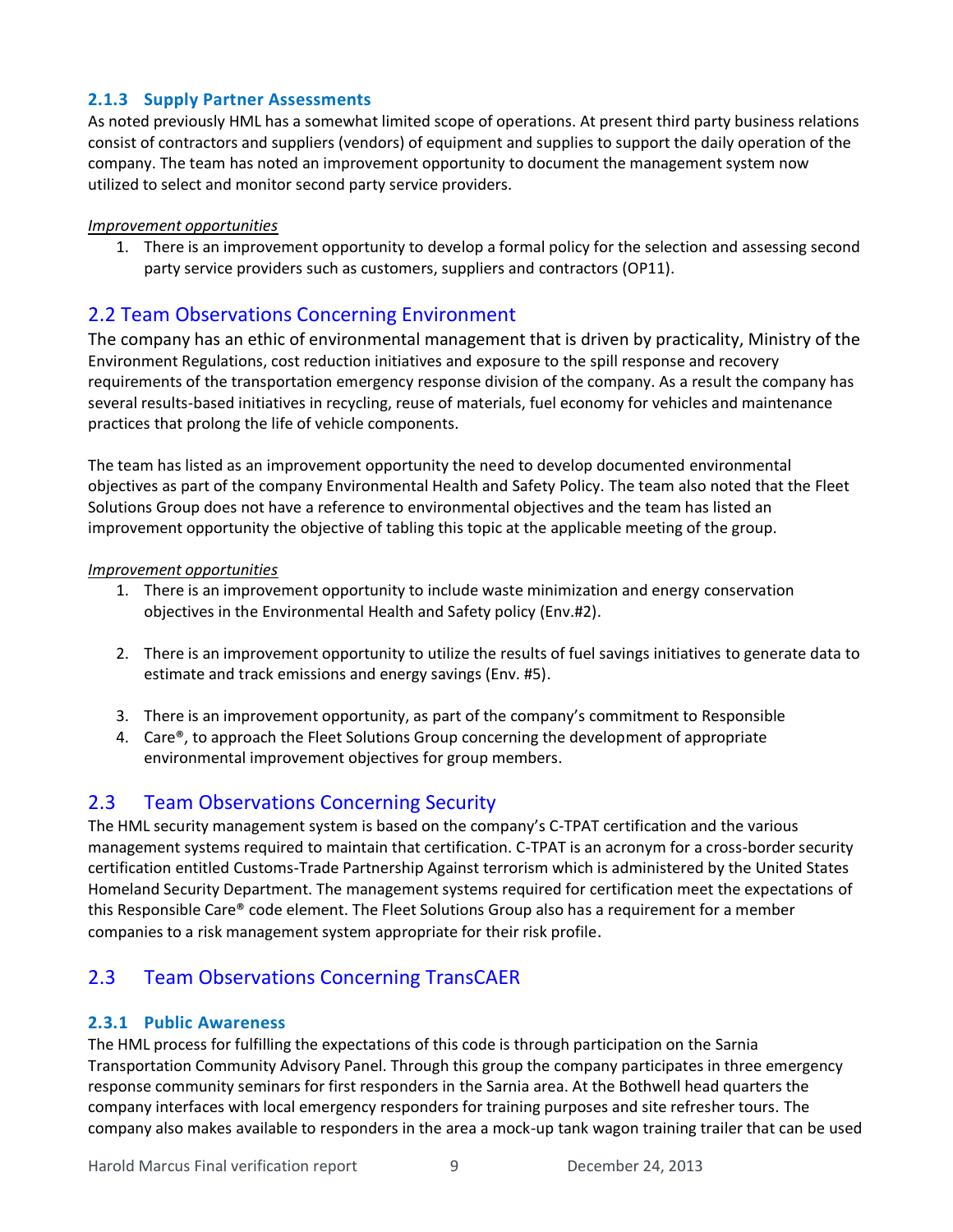in accident simulations. The company circulates informational newsletters semi annually to nearby residents of their various terminals and maintains a list of community contacts for each of its terminals. The company utilizes WISER software to develop and demonstrate to the public the potential worst-case scenarios at each terminal location. The team will list an improvement opportunity to develop a public relations policy that will include the names company officers responsible for interfacing with the public.

#### *Works in Progress*

1. There is a work in progress to develop and circulate to company site neighbours, at each company location, an informational brochure on the company and any potential hazards posed by company operations. This task must be completed to comply with TransCAER code element 1.3 regarding the need to provide risk information to the community.

#### *Successful Practices*

- 1. The use of the WISER software system for the immediate analysis of worst case scenario criteria either at a fixed facility or a transportation incident.
- 2. There is an improvement opportunity to develop a Public Relations Policy that is both proactive and reactive and that defines specific roles and responsibilities for company managers.

#### **2.3.2. Emergency Response**

A division of HML is in the business of response to transportation incidents. HML is a member of the Canadian Emergency Response Contractors Alliance (CERCA) and certified as a TEAP III service provider. TEAP III is a emergency response service provider standard developed by the C.I.A.C., C.I.A.C. rail partners and associated chemical industry groups. This division of HML responds to both in-house emergencies and related company transportation emergencies if warranted. The management system developed to support this division of the company is in full compliance with the expectations of code element 2.3.2.

#### *Works in Progress*

1. There is a work in progress to complete implementation of a documented corporate dislocation policy. (TC#2.4)

#### **2.3.3 Social Responsibility**

HML was founded by the company's name sake in 1946. The founder and his descendents have lived in the Bothwell area since the company's inception. The family has been active in local charities and providing charitable donations and support to local causes. HML provides a stable employment platform for the local economy by providing employment to approximately 115 people mainly from the local communities. The company also provides above average wages and benefits, including an employee assistance program, for their employees and demonstrated several programs and management processes that were provided for employee welfare. Visible minorities are a component of the HML workforce.In addition company representatives have presented information sessions to students at the University of Guelph and provides support to employees who are involved in community volunteer programs.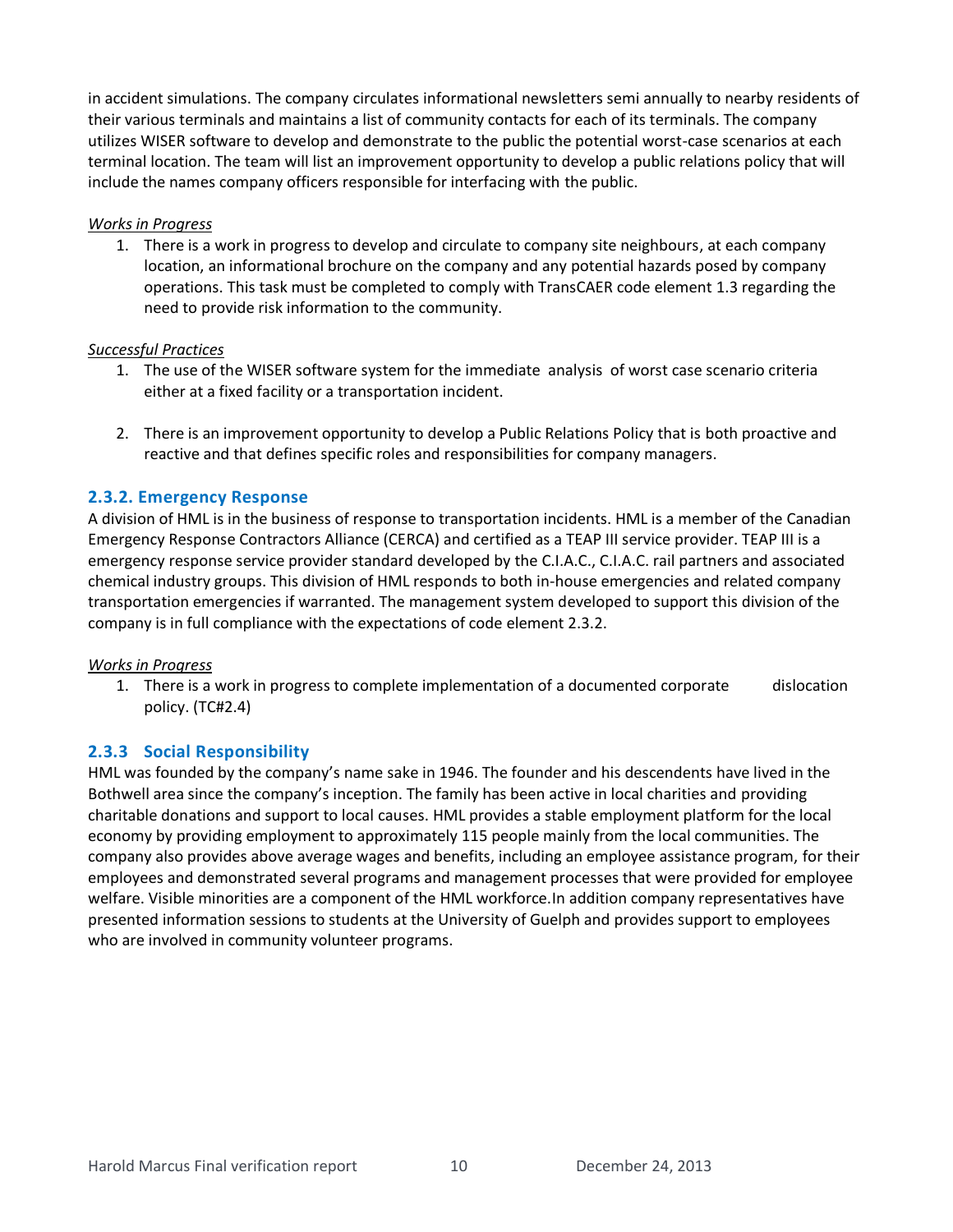# 3. TEAM OBSERVATIONS ON THE COMPANY MANAGEMENT SYSTEM

It is a requirement of Responsible Care that companies have a documented, self-healing management system or systems capable of identifying and responding to deficiencies and otherwise supporting continual improvement across all company business units, functions, and sites and as a framework for implementing the Responsible Care Commitments.

The verification team studied Harold Marcus Limited management system(s) and compared and contrasted the attributes of that system(s) to those of a self-healing overall management system as discussed in the CIAC Management System Guide. The verification team's related observations to the company management system(s) are as follows:

The team did list a finding requiring action to complete the gap analysis of the existing Harold Marcus Management System against each element of the Responsible Care® Transportation Partner protocol.

## 3.1 Observations on the PLAN Step

During the PLAN Step of the management system, the company decides what the goals of the company are and how they will be met. In determining those goals, it is expected the company will look inward, across its operations, but will also look outward, considering the expectations of: stakeholders; regulatory requirements; relevant CIAC Responsible Care Commitments and supporting tools; and other industry benchmarks. In considering the PLAN Step of the Harold Marcus Limited management system, the verification team observed the following:

As stated previously this is a privately owned company with the president being the sole director of the company. Input to the planning stage driven from several perspectives. At the local level, planning considerations include regulatory compliance of company transportation activities in both Canada and The United States, the safety and security performance of the transportation fleet, including drivers and fixed facility employees, maintaining customer satisfaction and developing new business. Responsible Care related commitments such as Trans CAER involvement are also included in meeting topics. Weekly Monday morning meetings receive input from managers of all these disciplines within the company, including company sites in Sarnia, Quebec and Michigan. Harold Marcus Limited belongs to an insurance cooperative called "Fleet Solutions". This group is innovative and very comprehensive in the safety performance expectations of their members. The group benchmarks performance between members within the group and the trucking industry in general. Performance expectations are in place and annual continuous improvement objectives are developed. Member pier support is utilized to aid members that are not meeting expectations and the objectives of the group. Continuously under performing members are asked to leave the group.

## 3.2 Observations on the DO Step

During the Do Step in the management system, the company converts the decisions of the PLAN Step into action and ensures awareness and understanding by all involved. It is expected that the company will implement an organizational structure, assign responsibilities to appropriate personnel, supply sufficient training and resources to execute planned actions and develop and document standards, procedures and programs, as applicable.

As a team under the direction of the President the Harold Marcus Limited management group plans a path forward and assigns responsibility for various plans to achieve the company goals and objectives. Tracking, follow-up and realigning of goals and objectives, if required, is also a topic for the Monday meetings. The reader should be aware that this is a relatively small company with a "hands on" management style of management by the President and daily interface occurs between the various managers and the company President where pertinent issues are addressed.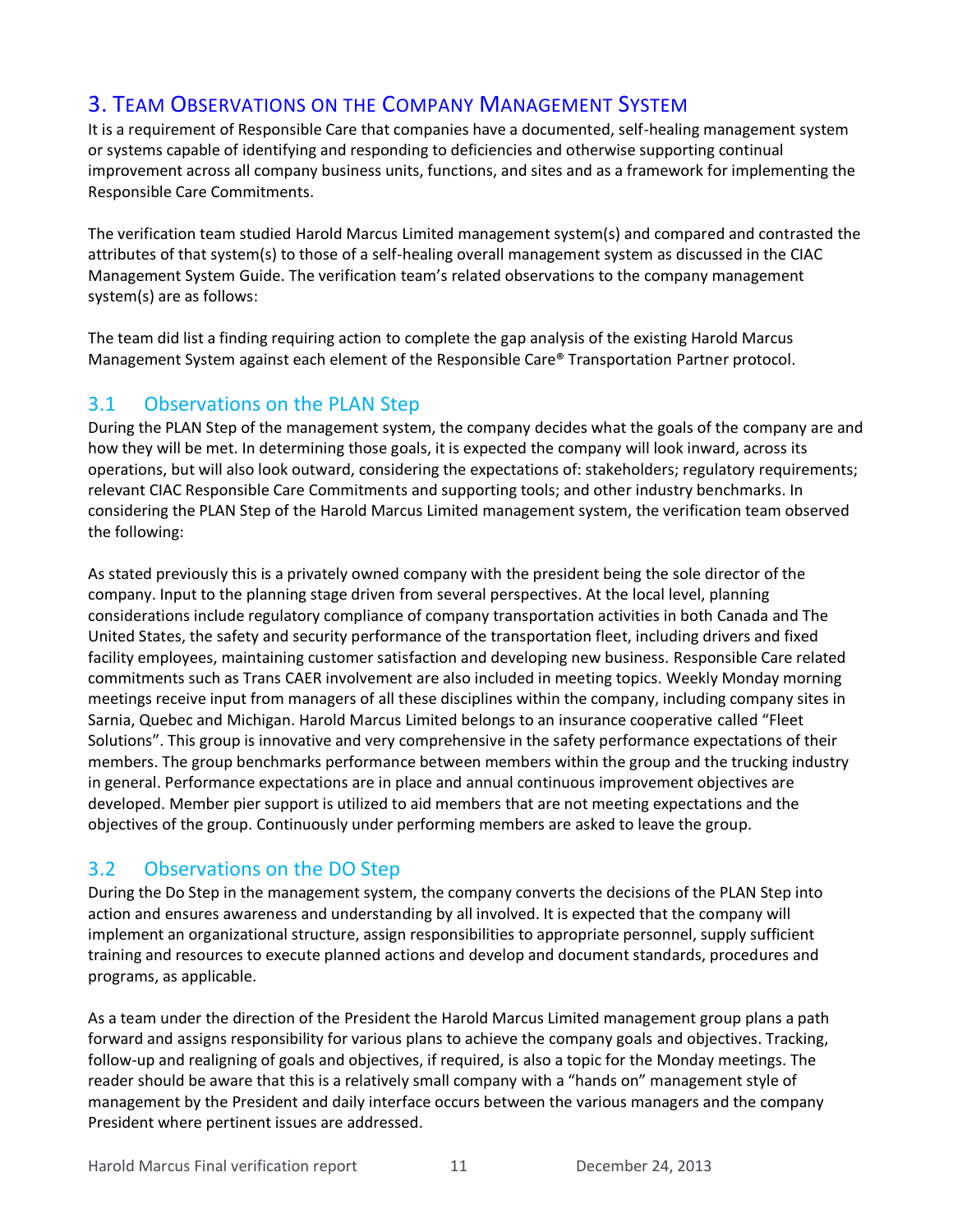# 3.3 Observations on the CHECK Step

During the CHECK Step in the management system, actions carried out in the DO Step are assessed to determine if they are actually being carried out according to plan, and whether they are achieving the desired outcomes and delivering continual improvement. Here, the overall management system and components will be reviewed along with employee competences for assigned responsibilities, internal and external audits will be undertaken, incidents will be assessed to identify root causes, and performance measurement will be conducted and reviewed.

In considering the Check Step of Harold Marcus Limited management system, the team observed the following:

- Because of the nature of their business the company is subject to fairly vigorous regulations and can be audited at any time by the Ontario Ministry of Transportation, the Ontario Ministry of Labour, The United States Department of Transportation, The United stated Homeland Security Department, Canadian Border Protection Services and the insurance carrier who are the sponsers of the Fleet Solutions Cooperative. These entities have a great influence on the company's license to operate and great deal of effort is expended to ensure compliance and react quickly to any audit deficiencies.
- There are also facility safety committee inspections, customer assessments and Responsible Care in Transportation evaluations by a third party group sponsored by C.I.A.C. member companies that have a business relationship with Harold Marcus Limited.

The team did list a four part finding requiring action in relation to the Harold Marcus Limited Management System that included a requirement to implement an audit or assessment process to periodically review the management system to identify any required changes and updates and to support the annual C.I.A.C. attestation process.

### *Improvement opportunities*

1. There is an improvement opportunity to improve the document control management system to include a required periodic review and or revision of policies and standard operating procedures.

## 3.4 Observations on the ACT Step

During the ACT Step in the management system, the company translates the results of the CHECK Step into corrective actions for improvement. This includes revisiting the PLAN Step to decide whether changes are need to the company's stated goals or action plans, policies and procedures for achieving those goals. Considerations when examining the ACT Step include whether and how: audit and review findings are responded to; performance is communicated internally and externally; employee and contractor performance is rewarded or corrected, etc.

In considering the Act Step of Harold Marcus Limited management system, the verification team observed the following:

- As related previously, response to required actions from external third party or internal "checking" processes is developed through the Monday morning meetings. Performance metrics, such as collision rates, violation rates and defect rates all based on a million miles of service plus "out of service" violations resulting from highway inspections and all employee lost time injury rates are reviewed and appropriate action implemented.
- Audit results and benchmarking metrics are readily available and reviewed at the appropriate time including the Joint Health and Safety Committee meetings. There is a management system in place to review and address contractor performance if necessary. There is a very comprehensive driver bonus system that is linked to the driver's safety performance and the performance of the maintenance shop employees.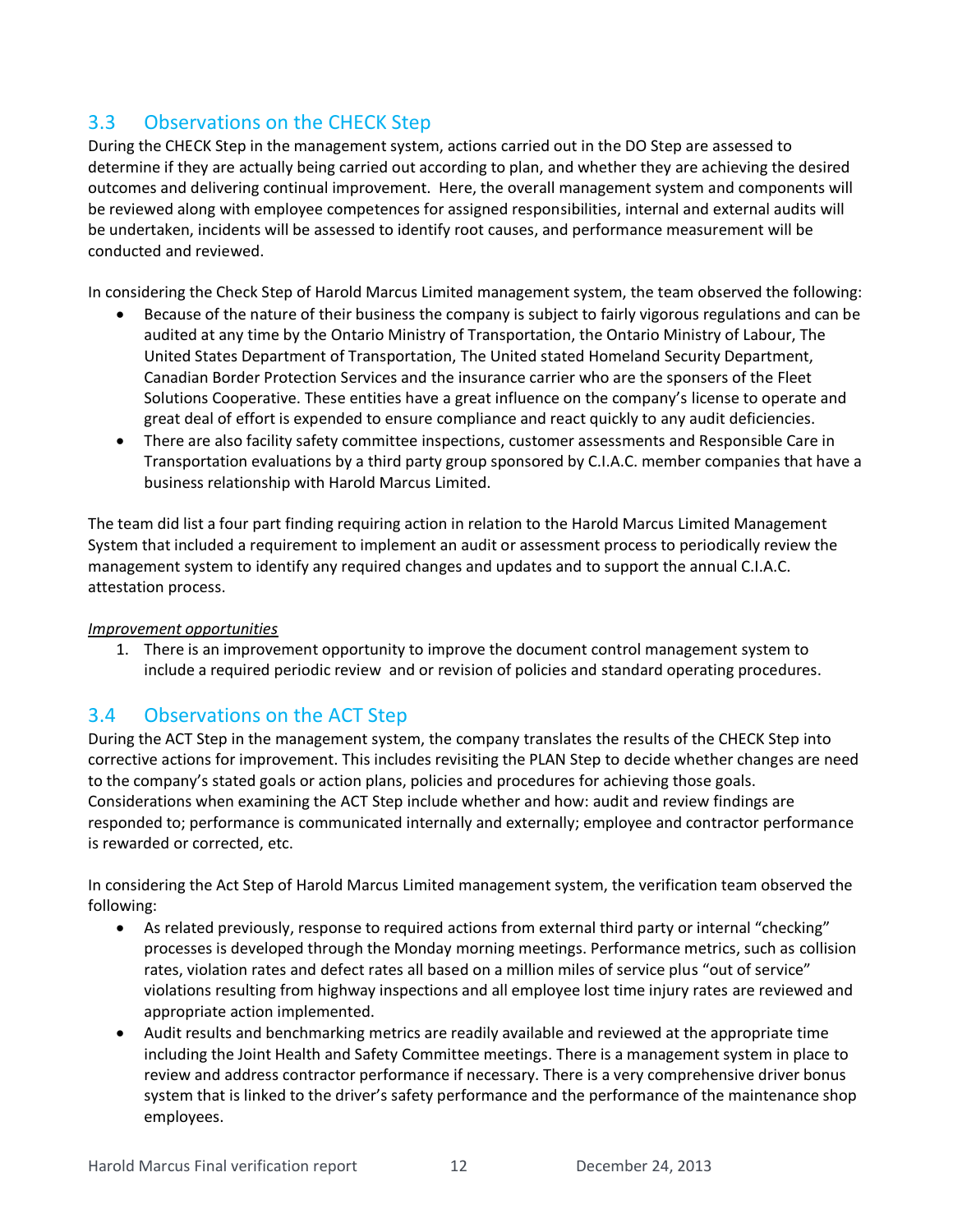# 4.0 THE RESPONSIBLE CARE ETHIC AND PRINCIPLES FOR SUSTAINABILITY

Listed below are examples on how HML applied these principles to their operations

• WORK FOR THE IMPROVEMENT OF PEOPLE'S LIVES AND THE ENVIRONMENT, WHILE STRIVING TO DO NO HARM.

HML provided several examples of recycling and reuse in their operations. The driver & vehicle electronic monitoring system provides for safer operation of their vehicles on the road. Energy saving projects like improved mileage and switching to high efficiency lighting are in evidence.

• BE ACCOUNTABLE AND RESPONSIVE TO THE PUBLIC, ESPECIALLY OUR LOCAL COMMUNITIES, WHO HAVE THE RIGHT TO KNOW THE RISKS AND BENEFITS OF WHAT WE DO.

HML is very active both the Bothwell community and in Sarnia where they are and active member of the Sarnia Transportation Community advisory Panel. The company circulates a semi-annual newsletter to the communities near their facilities and have hosted an open house at the Bothwell location.

TAKE PREVENTATIVE ACTION TO PROTECT HEALTH AND THE ENVIRONMENT.

During the verification the company related incidents where the philosophy of "doing the right thing" was applied when deciding how to manage waste on-site, protect the health of their employees or take additional steps to ensure responses to transportation incidents were governed by this principle

• INNOVATE FOR SAFER PRODUCTS AND PROCESSES THAT CONSERVE RESOURCES AND PROVIDE ENHANCED VALUE.

If one considers the service provided by HML as a "product" the very essence of the Fleet Solutions Group is to support this principle by improving highway safety, reducing the cost of operations (fuel), and support innovation in transportation through mutual support and continuous improvement that enhances the value of the service.

• ENGAGE WITH OUR BUSINESS PARTNERS TO ENSURE THE STEWARDSHIP AND SECURITY OF OUR PRODUCTS, SERVICES AND RAW MATERIALS THROUGHOUT THEIR LIFE CYCLES.

HML works closely with customers to support this principle. HML is a C-TPAT certified carrier and as a result has various policies and procedures to ensure vehicles proceed from the customer direct to the destination in a safe and secure manner. An example of the application of this principle is the "Journey Management" procedure, a requirement of Shell Oil, which HML plans to adapt for shipments from other customers.

- UNDERSTAND AND MEET EXPECTATIONS FOR SOCIAL RESPONSIBILITY. This principle was covered in detail under section 2.3.3.
- WORK WITH ALL STAKEHOLDERS FOR PUBLIC POLICY AND STANDARDS THAT ENHANCE SUSTAINABILITY, ACT TO ADVANCE LEGAL REQUIREMENTS AND MEET OR EXCEED THEIR LETTER AND SPIRIT. While this principle does not directly apply to C.I.A.C. member partners HML is very active in the Ontario Trucking Association and the Canadian Fuels Association.
- PROMOTE RESPONSIBLE CARE® AND INSPIRE OTHERS TO COMMIT TO THESE PRINCIPLES.

HML is very active in promoting awareness of Responsible Care® both through visibility, by the use of the Responsible Care® logo throughout their operations and in the philosophy of the policies and procedures that govern the daily operation of the company. The Responsible Care® Ethic is promoted through their interface with various communities both at home and during the company's TransCAER activities.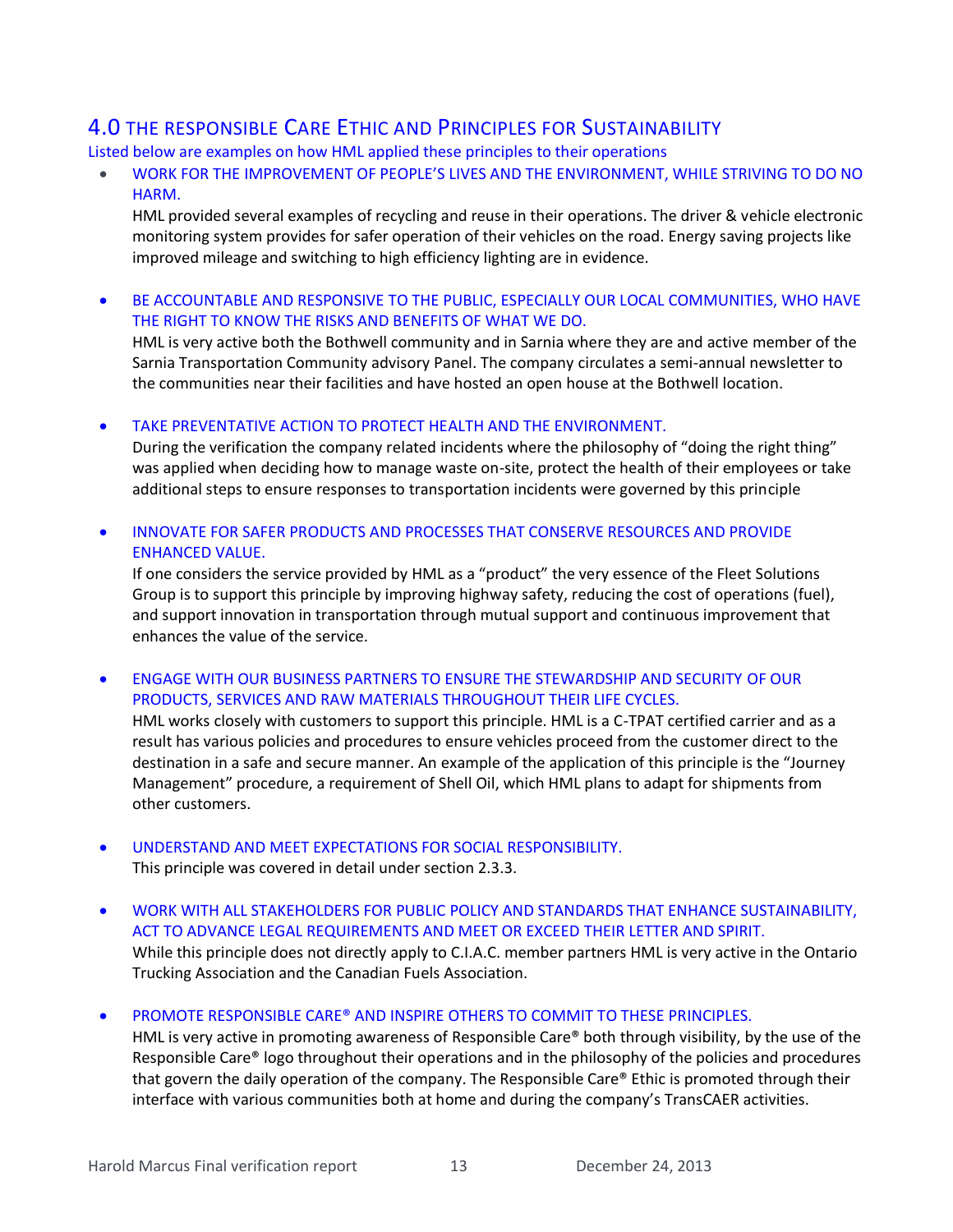# 5. VERIFICATION TEAM CONCLUSION

As a result of the examination conducted, and in consideration of the observations communicated within this report, the verification team is of the opinion that the Responsible Care Ethic and Principles for Sustainability are guiding company decisions and actions, and that a self-healing management system is in place to drive continual improvement. The team believes that the company is capable of responding to the Finding Requiring Action identified during the verification, as summarized in the Executive Summary and discussed in detail in the report. The verification is complete and no further involvement is required by the verification team.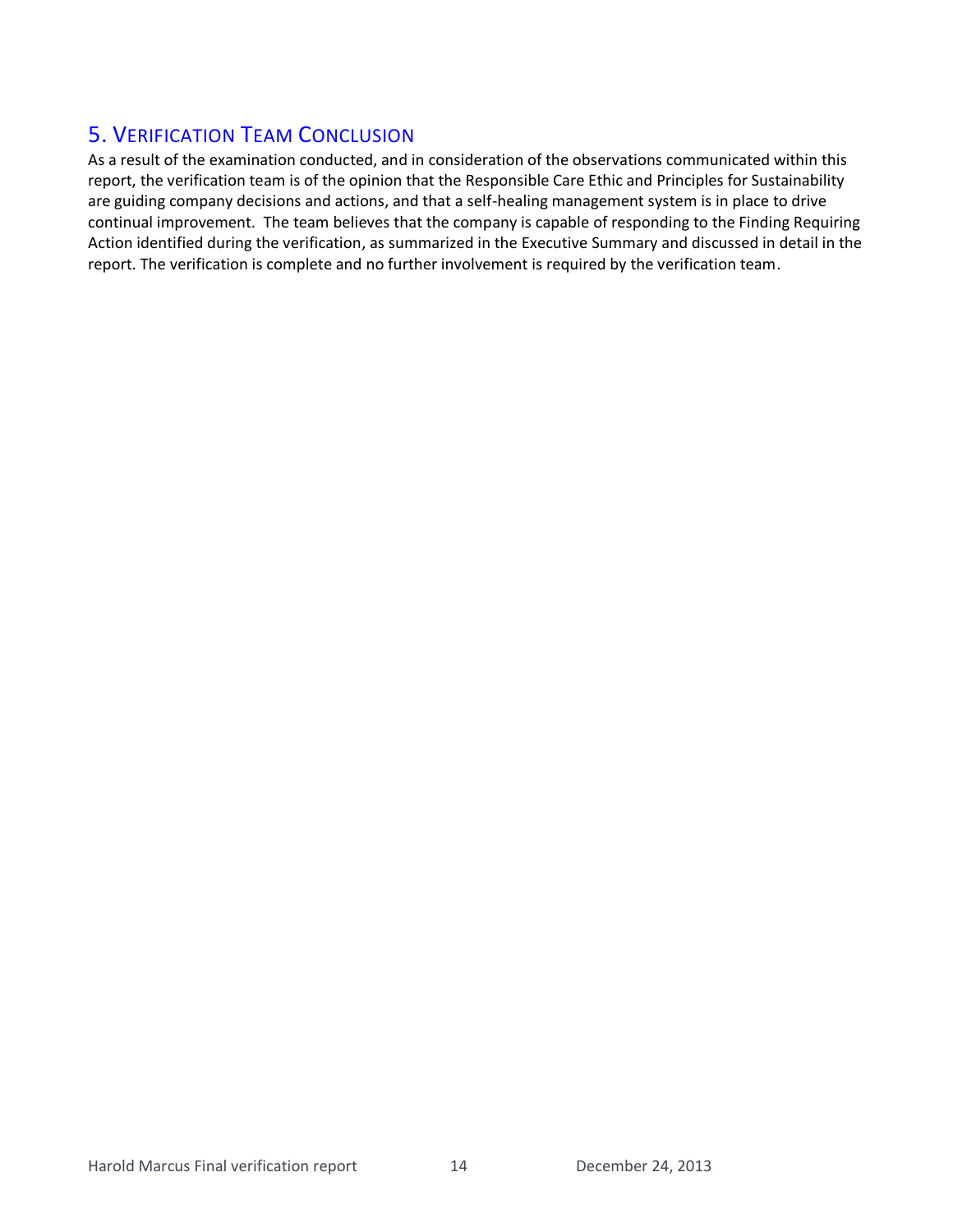# **ATTACHMENT 1**

# COMPANY RESPONSE TO VERIFICATION TEAM REPORT

On behalf of Harold Marcus Limited I have reviewed this verification report. The observations and conclusions contained in the report have been discussed with the verification team.

We here at Harold Marcus Ltd. feel that the experience as a whole was very good. The verification team was thorough and fair. They were eager to explain and made the process enjoyable. We look forward to correcting our finding and continuing to "do the right thing".

Harold Marcus Ltd. will communicate the results of the verification exercise with its CIAC peers at their next meeting, and will discuss the verification results with our stakeholders, including those representing communities near our operating sites.

We will give consideration to the Improvement Opportunities identified by verification team and will assist the CIAC in communicating and sharing the identified Successful Practices to other CIAC members. Plans will be developed and implemented to respond to the Findings Requiring Action identified by the verification team. Our progress in implementing those plans will be discussed when preparing our Annual Statement of Re-Commitment to Responsible Care, and communicated to the verification team at the time of our next verification.

Kyle Campbell Manager Safety and Compliance Harold Marcus Ltd. December 23, 2013